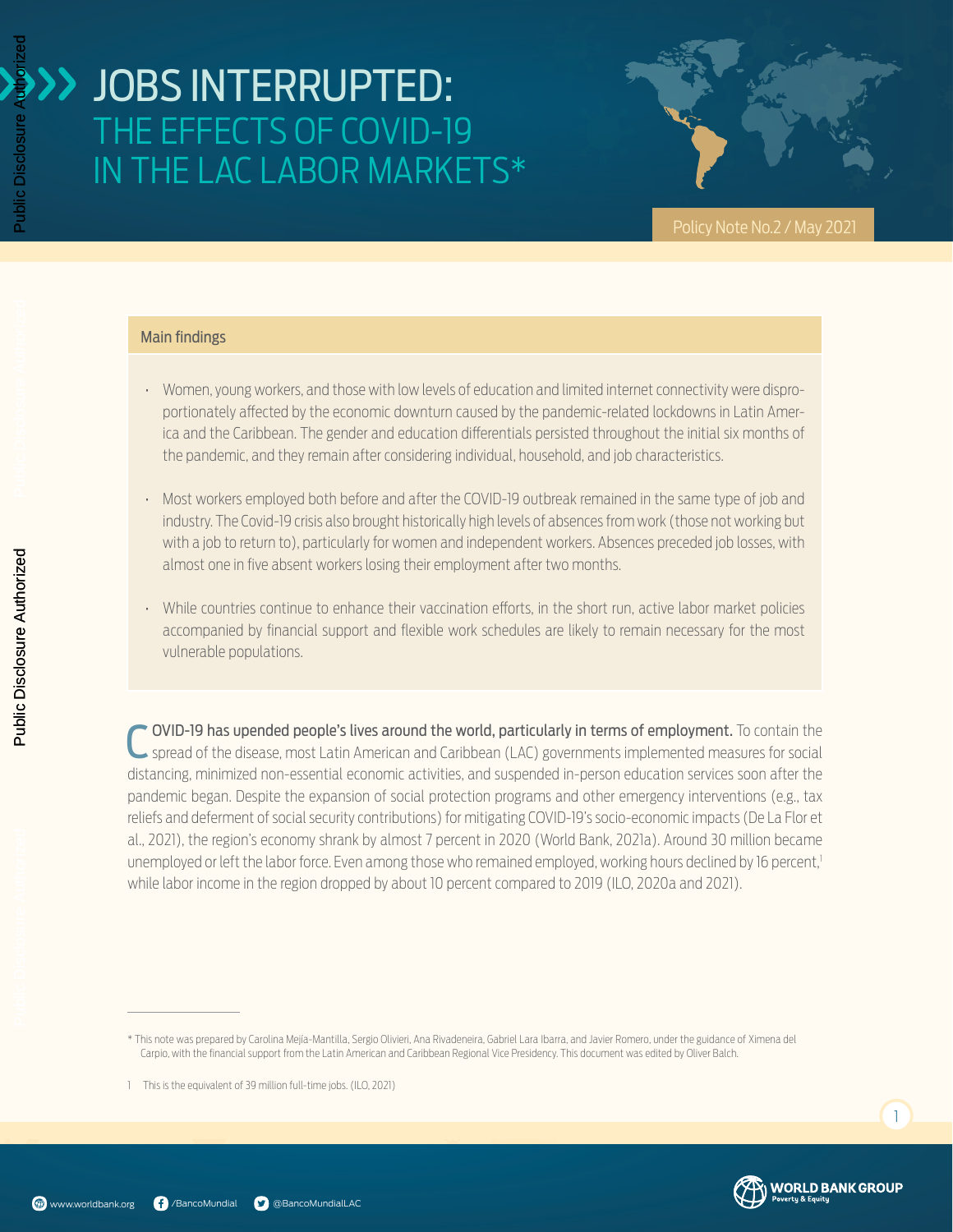

Given the importance of labor income in the region, there are several important questions about the effects of Covid-19 on the labor market. At the outset of the pandemic, 48 percent of Latin American and Caribbean workers<sup>2</sup> stopped working and 16 percent lost their job.<sup>3</sup> Yet, were job losses similar for all workers? Has the COVID-19 shock exacerbated unfavorable labor market conditions for vulnerable groups over time? What happened to those workers who remained employed throughout the early months of the pandemic? And, what lessons can be drawn from the experience? This note sheds light on these inquiries using household data from the LAC High-Frequency Phone Surveys – HFPS (Box 1) – which were collected between May and August of 2020 from 13 countries in the region.

#### Box 1: The LAC High-Frequency Phone Survey

The World Bank conducted a multi-round High-Frequency Phone Survey (HFPS) to assess the impact of the coronavirus pandemic on the welfare of Latin American and Caribbean households. Between March and June 2020, the HFPS collected nationally representative information for thirteen countries: Argentina, Bolivia, Chile, Colombia, Costa Rica, Dominican Republic, Ecuador, El Salvador, Guatemala, Honduras, Mexico, Paraguay, and Peru. The HFPS provides information on the welfare loss that households and people experienced with respect to food insecurity, changes in employment, income loss, access to health services and education, and coping mechanisms. Additionally, it documents household responses to lockdown and safe-distancing measures imposed by their governments and catalogues the behaviors they undertook to mitigate the spread of the disease. These socio-economic impacts are available at the COVID-19 [High-Frequency Monitoring Dashboard](https://www.worldbank.org/en/data/interactive/2020/11/11/covid-19-high-frequency-monitoring-dashboard), which provides 96 harmonized indicators across 50 countries in Latin America and the world. For further information on the LAC HFPS, see World Bank (2021b).





<sup>2</sup> In this note, 'LAC' or 'region' refers to the population of the 13 countries in Latin America and the Caribbean where the High Frequency Phone (HFPS) surveys were conducted. We use the traditional definition of employed population as those who either worked during the week before the survey or did not work but have a job to go back to (they were merely away or absent from work for reasons such as vacation, personal leave, illness, etc.).

<sup>3</sup> The difference between the percentage of people who stopped working and those who lost their job is temporary absence: i.e., those workers who did not work the week before the survey but maintained their job attachment. These workers stopped working but did not lose their jobs. We focus on job loss first and shed some light into the group of absent workers in the last part of this note.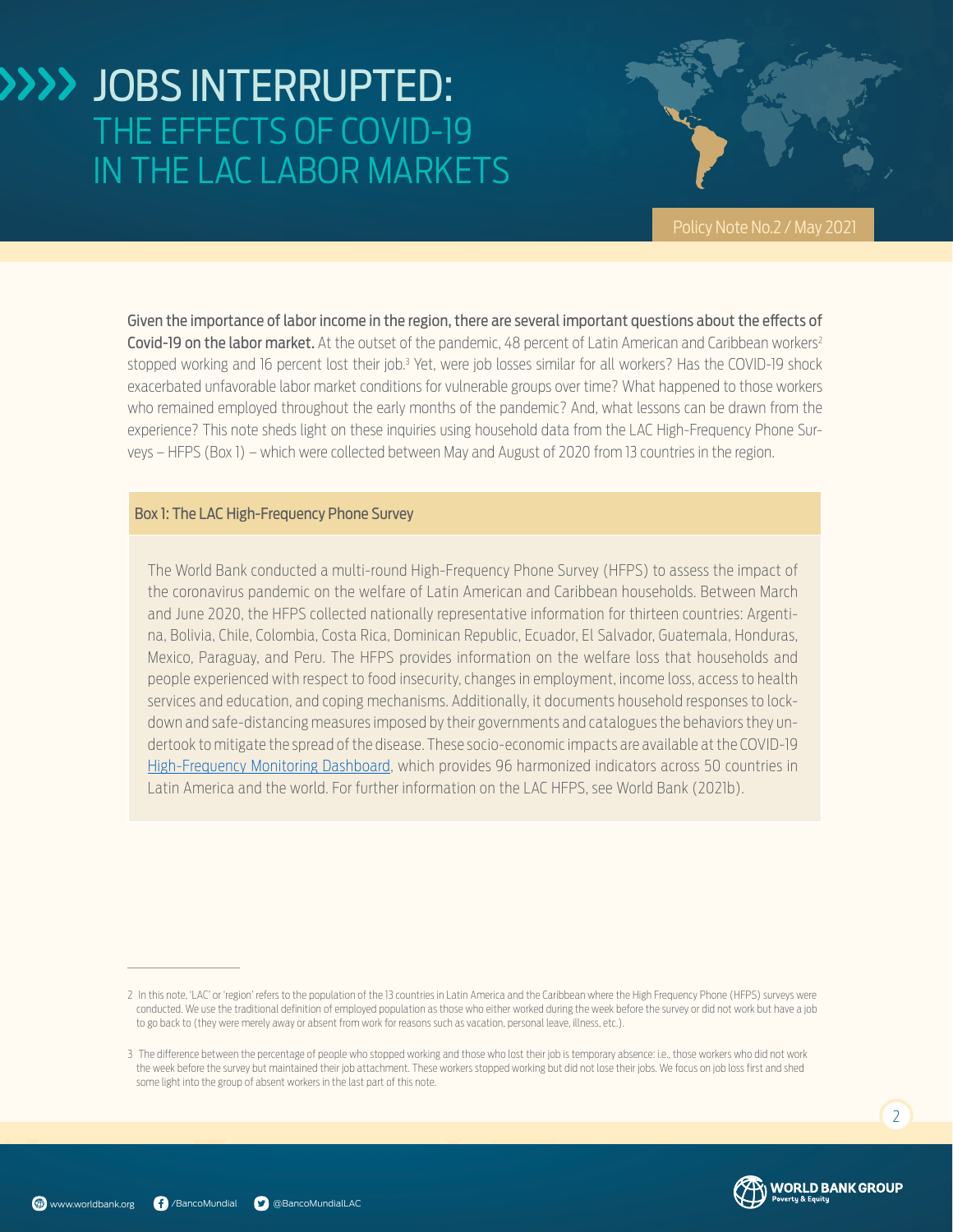

### Who were most affected by job losses?

Women, young workers, and those with low levels of education and internet connectivity were disproportionately affected. Two months into the pandemic, around 20 percent of female workers lost the jobs that they had prior to the pandemic, eight percentage points higher than their male counterparts ([Figure 1\)](#page-2-0). Similarly, over a quarter of young workers (18 to 24 years old) were left without work, compared to 14 percent of workers aged 25 to 64 years old. Workers with tertiary education and those with internet access at home also experienced job losses at a lower rate.

These differentiated impacts remain even after considering the variation in individual, household, and job characteristics. For instance, men were more likely to keep their jobs than women even when controlling for having school-aged children in the household. This suggests that women were more likely to lose their jobs because of increased childcare responsibilities, which confirms the results of Cucagna and Romero (2021) using the same dataset. Individuals with tertiary education were almost twice as likely to remain employed than those with primary education, while having internet increased the odds by 83 percent (Annex Table 1).<sup>4</sup>

<span id="page-2-0"></span>Overall, job loss rates declined over time but some of the gaps remained. For instance, a four-point gender gap, a seven-point experience gap, and an eight-point internet access gap were still present in August 2020. Once more, the gender and education gaps observed in August 2020 are robust to the inclusion of controls (Annex Table 2). The former could lead to important setbacks in terms of gender equality in the labor market and with respect to other economic and intrahousehold imbalances (Cucagna and Romero, 2021). Likewise, the observed education gap reflects a pervasive inequality in which individuals with higher education have more stable jobs, work in sectors less affected by containment measures, and are employed in activities more amenable to telework (ECLAC, 2020; ILO 2020c and 2020d).



<sup>4</sup> Internet access here could not only measure the ability to work from home – only between 7 and 16 percent of workers in LAC countries have jobs that would allow them to work from home (Delaporte & Werner, 2020) — but it could capture other favorable characteristics that make workers less vulnerable in the first place, such as formal employment.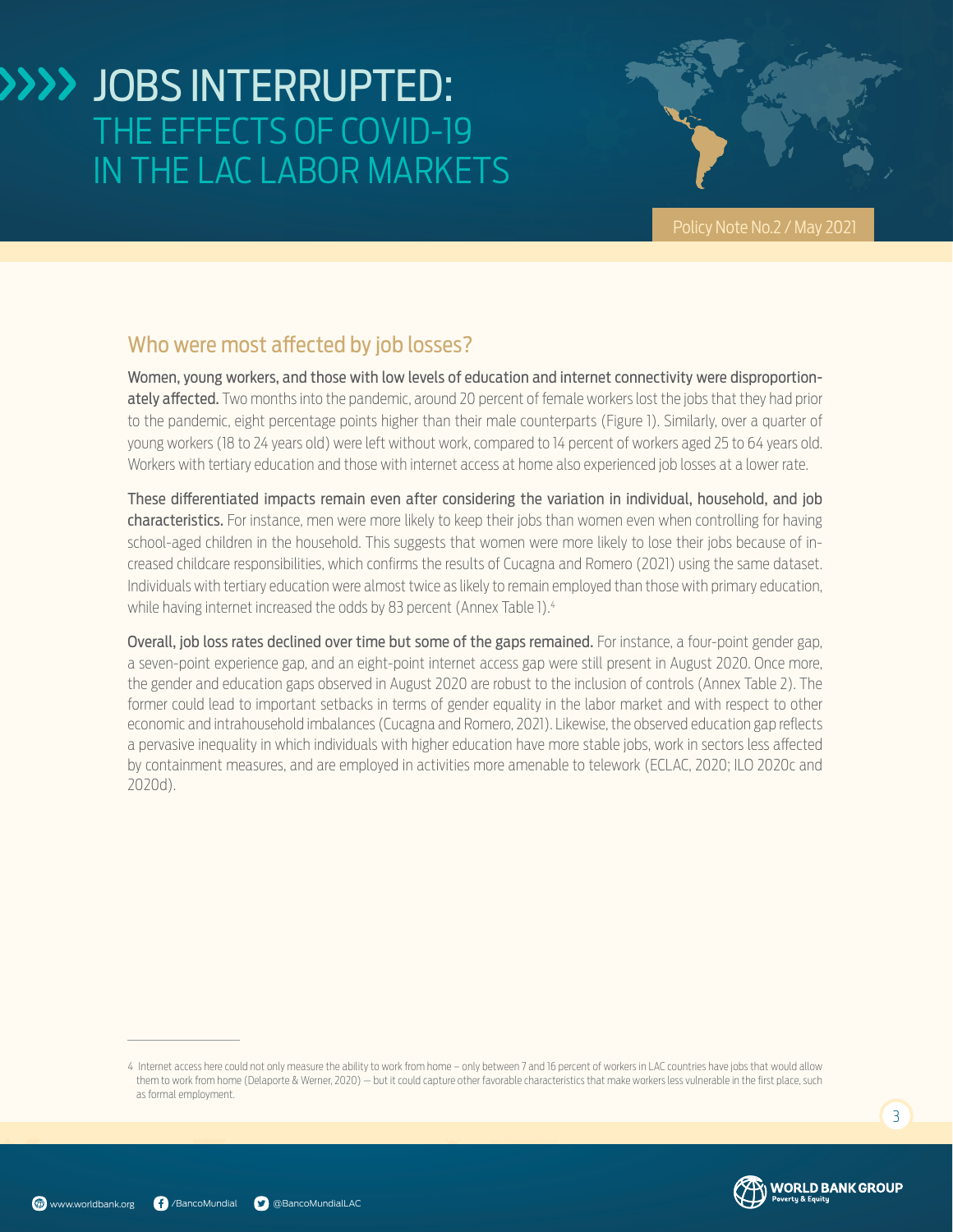



#### JOB LOSS BY EDUCATION LEVEL



#### JOB LOSS BY INTERNET ACCESS



Note: Working-age population (18 to 64 years old). Wave 1 was collected in May-June, wave 2 in June-July, and wave 3 in July-August 2020. For wave 1, job loss is calculated by comparing the present to the pre-pandemic situation of workers. For waves 2 and 3, we compare to waves 1 and 2, respectively.

Source: LAC High-Frequency Phone Surveys (HFPS) 2020.

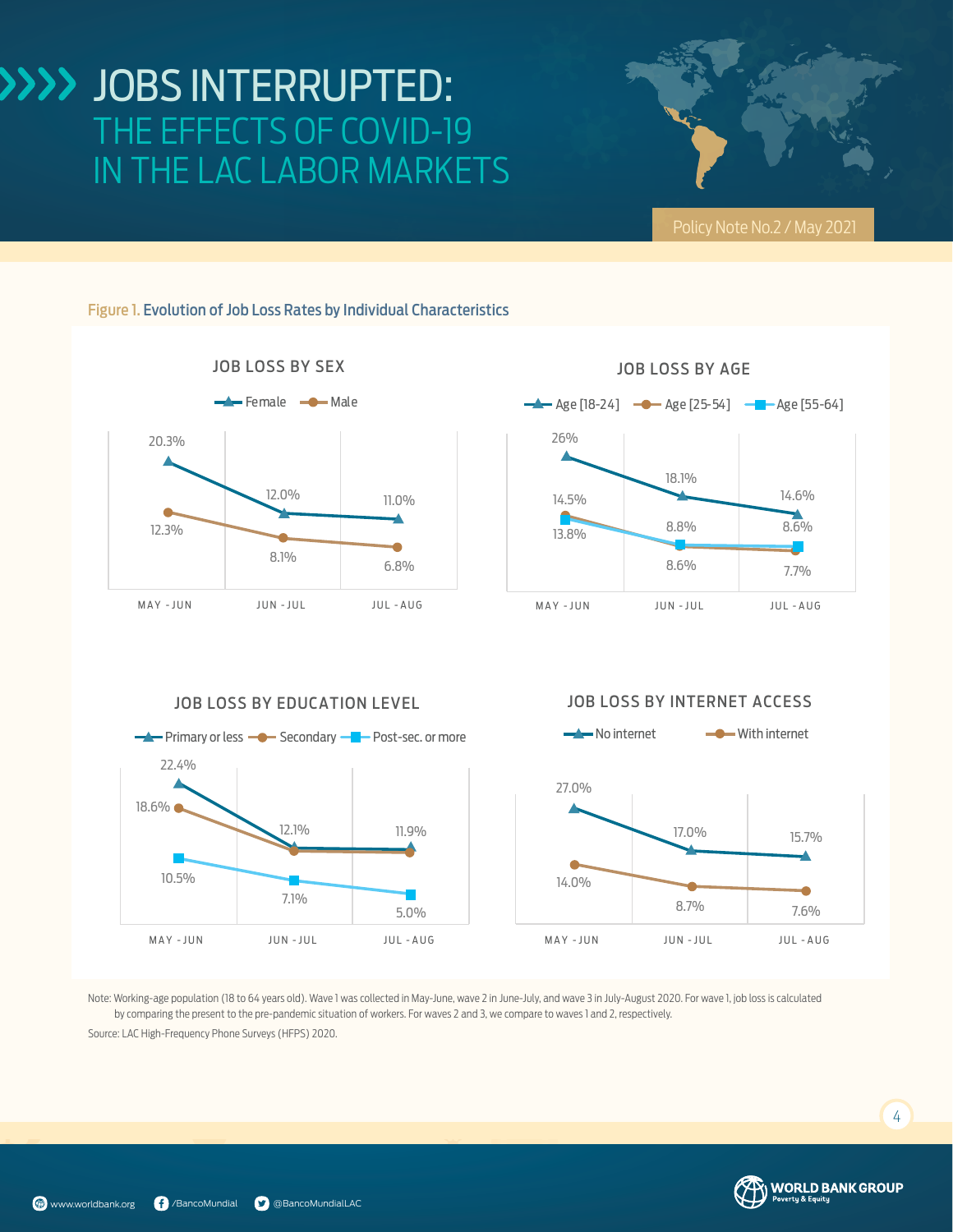

Job losses are conditioned by employment characteristics such as formality, employment status, and economic sector, as these convey different economic risks. In general, independent workers (i.e., self-employed and those with a family business), who are more likely to work informally, exhibited higher job-loss rates than wage employees ([Figure 2\)](#page-4-0). This is consistent with the finding that in Peru, formality (defined as having a written contract or a tax identification number) was more important for job retention than the ability to work from home (Cueva et al., 2021). Similarly, 20 percent of those working in construction lost their jobs, while the rate reached 25 percent for those working in food preparation, accommodation, and tourism. Independent workers in these subsectors had a lower probability of keeping their employment, even after controlling for other relevant variables using econometric analyses (Annex Tables 1 and 2).



#### <span id="page-4-0"></span>Figure 2. Evolution of Job Loss Rates by Characteristics of Previous Work, 2020

Note: Working-age population (18 to 64 years old). Wave 1 was collected in May-June, wave 2 in June-July, and wave 3 in July-August 2020. For wave 1, job loss is calculated by comparing the present to the pre-pandemic situation of workers. For waves 2 and 3, we compare to waves 1 and 2, respectively. Source: LAC High-Frequency Phone Surveys (HFPS) 2020.

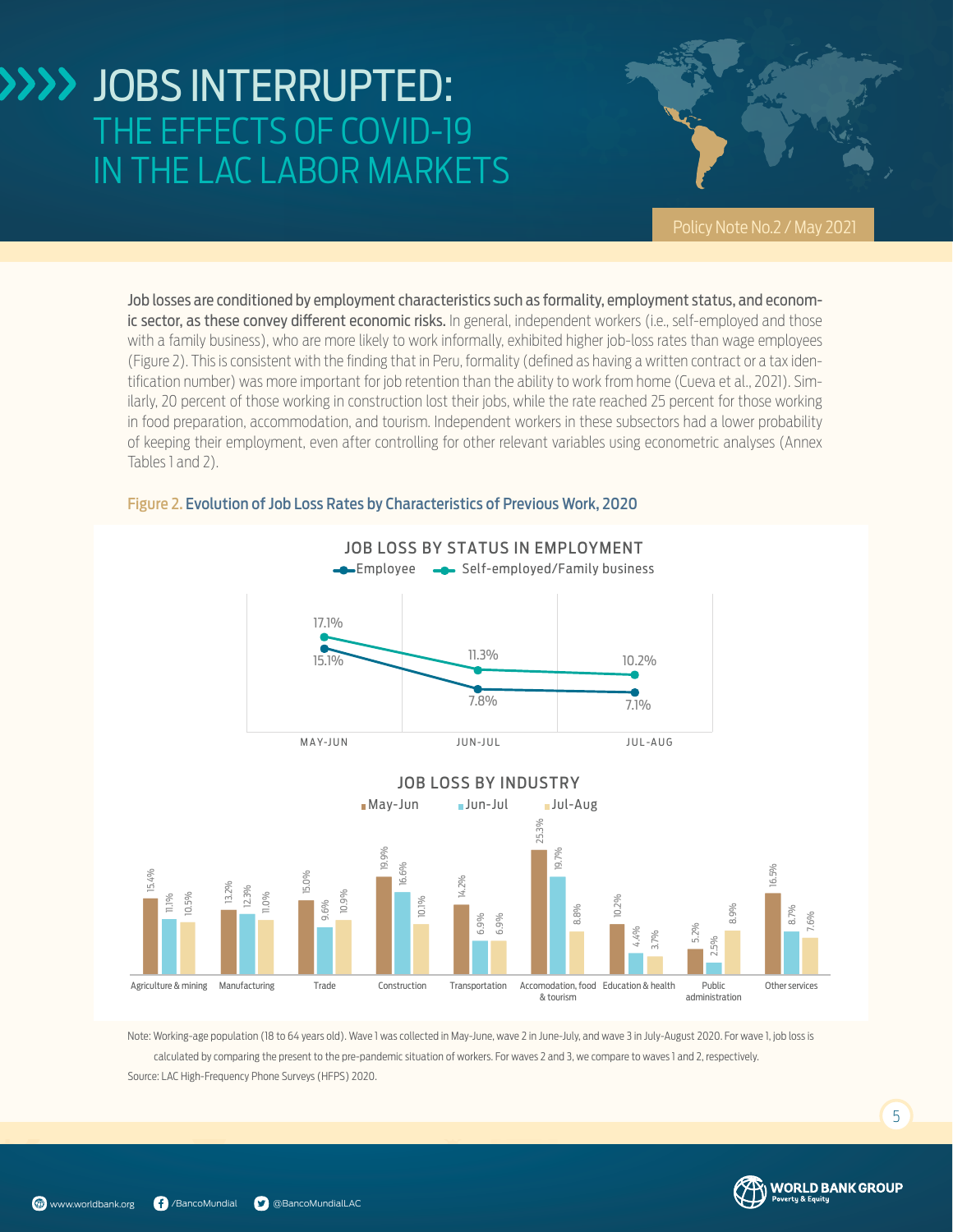

### What happened to those who remained employed?

Most workers employed both before and after the COVID-19 outbreak remained in the same type of job and industry. In the region, an average of 5 percent of the employed population changed their pre-pandemic job (with the precise figure varying from 3 to 9 percent in the individual countries).5 However, transitions between types of employment were relatively small ([Table 1](#page-5-0)), contrary to what was widely hypothesized. By August 2020, around 8 percent of wage workers before the pandemic had started a business on their own, while nearly 5 percent made the reverse transition. This resulted in a net increase of 3 percentage points in self-employment. Yet, 87.5 percent of workers observed in August 2020 retained the status they had before the pandemic. Similarly, transitions between economic sectors were relatively small between March and May 2020. By July 2020, however, this transition rate had increased to 15 percent. Notably, 6 percent of the employed population left the services sector for the construction and manufacturing sector.

#### Employment May-Jun 2020 Employment Jul-Aug 2020 **Employment** Pre-pandemic Self-employed / Fam. Business Wage Wage Total <mark>Employment</mark><br>Employee Total <mark>Pre-pandemic</mark> Self-employed / Fam. Business Wage <sup>vvage</sup> Total<br>Employee Total Self-employed /Fam. Business 35.1 0.4 35.4 Self-employed Self-employed<br>
/Fam. Business 31.3 4.8 36.2 Wage Employee 1.9 1.9 62.6 64.6 Wage Employee 7.7 56.1 63.8 Total 37.0 63.0 100.0 Total 39.0 61.0 100.0

#### <span id="page-5-0"></span>Table 1. Transitions between status in employment

Source: LAC High-Frequency Phone Surveys (HFPS) 2020.

5 Using data from HFPS in the COVID-19 Monitoring Global Dashboard, De La Flor et al. (2021) consider job changes to be between 4 and 14 percent in LAC countries, as a proportion of only those who actually worked (excluding those absent from work). In this note, absentees are included as part of the employed population.

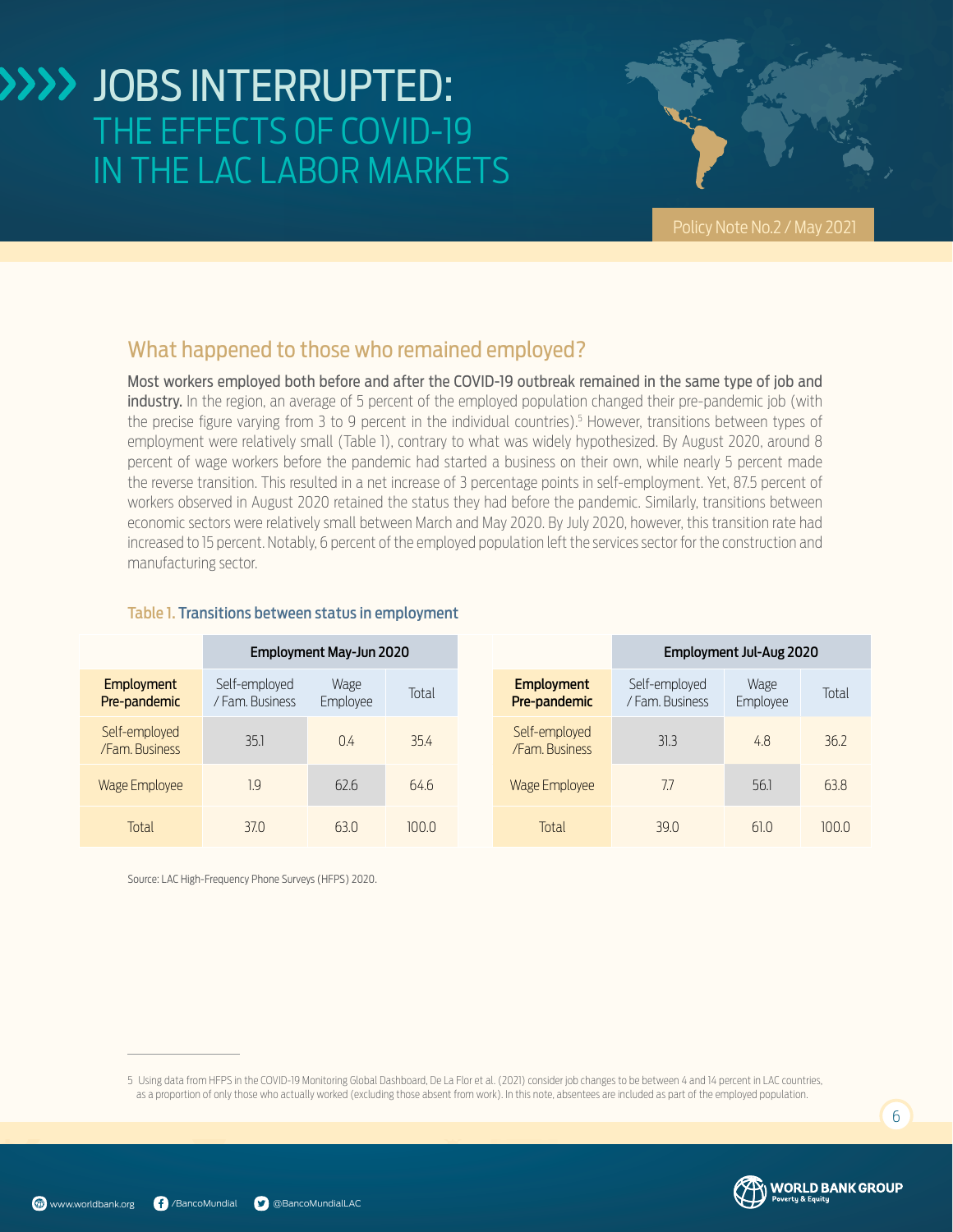

<span id="page-6-0"></span>At the outset of the pandemic, one in four workers did not work during the reference week despite having a job to which they expected to return. Individuals absent from work are traditionally considered as part of the employed population. However, the COVID-19 pandemic increased the number of absences from work as well as the level of uncertainty as to whether and when people could return to their jobs.6 While the proportion of absent workers decreased from 25 percent in May 2020 to 17 percent in August 2020, over two-thirds of those absent in May continued to be absent three months later ([Figure 4\)](#page-6-0). Women and independent workers reported higher absence rates, which underscores their vulnerable position in the labor market. Similarly, a large proportion of those working in the service and tourism sectors also reported being absent: trade (43 percent); tourism, accommodation, and food preparation (57 percent); and transportation (42 percent).



#### Figure 4. Composition of the Employment to Population Ratio, 2020

Source: LAC High-Frequency Phone Surveys (HFPS) 2020.



<sup>6</sup> The International Labor Organization addressed this issue in their Technical Note, "Monitoring labour markets amid lockdowns to contain the COVID-19 virus: Essential labour force survey content and treatment of special groups". Available at: [https://rtc-cea.cepal.org/sites/default/files/rtc\\_connected/files/ILO-techni](https://rtc-cea.cepal.org/sites/default/files/rtc_connected/files/ILO-technical%20note-april-2020_0.pdf)[cal%20note-april-2020\\_0.pdf](https://rtc-cea.cepal.org/sites/default/files/rtc_connected/files/ILO-technical%20note-april-2020_0.pdf)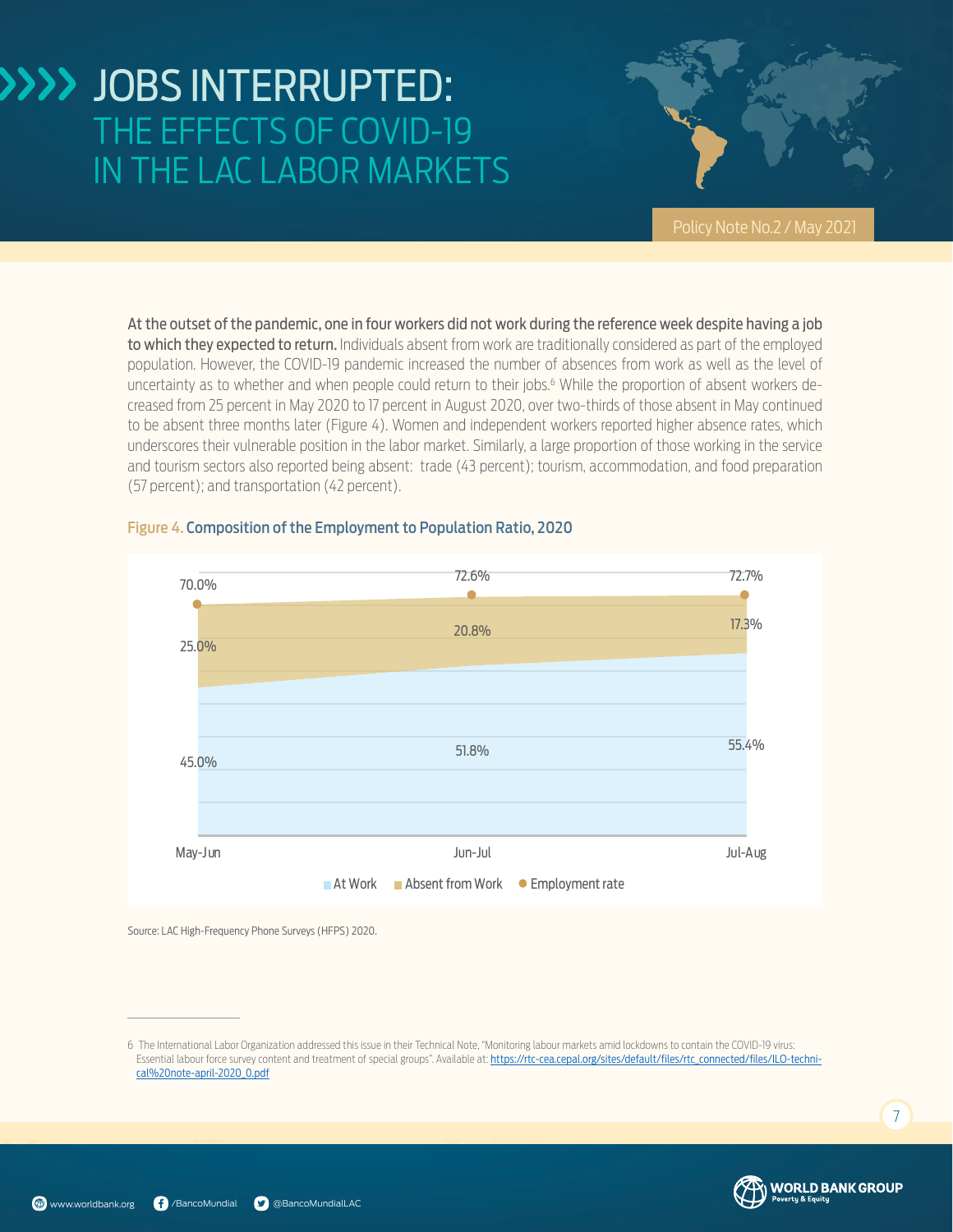Throughout the pandemic, job losses were preceded by absences from work. Only half of absent workers went back to work between May and August 2020 [\(Figure 5\)](#page-7-0). Of those who did not return to work, meanwhile, almost 4 out of 10 did not do so because they had lost their job. This evidence underlines the uncertainty associated with this status (i.e., absence from work). In circumstances of high and pervasive economic uncertainty, absent workers should therefore be considered as part of the target population for income-protection policies and even for training and job-placement interventions.

#### <span id="page-7-0"></span>Figure 5. Transition of absent workers in May/June 2020



Source: LAC High-Frequency Phone Surveys (HFPS), 2020.

### Lessons learned

High levels of uncertainty characterized the labor markets of the region during Covid-19. Millions of jobs were lost and absence rates were unprecedentedly high. Governments made significant efforts to buffer the impacts of the crisis by activating social protection policies and by targeting workers not usually covered by social insurance schemes, such as informal workers (De La Flor et al., 2020; IADB, 2020). In the short term, financial support and flexible work schedules will likely continue to be necessary for the most vulnerable. Over the medium run, it is important that countries complement social assistance from formal wage employment with other alternative sources (World Bank, 2019; World Bank 2021c). Equally important is the promotion of programs to reskill or upskill the labor force so as to reintegrate workers (World Bank, 2019; Beylis et al., 2020).

Female workers in the region were amongst the most negatively impacted, reversing the achievements of recent decades. Our results show that women's employment was disproportionally affected. This was partly because of an increase in household and caregiving responsibilities and partly due to a decline in the activities in which they were predominantly employed (especially informal activities in the services sector).<sup>7</sup> The longer it takes women to re-enter the labor market, the larger the consequences on their future working conditions and in overall productivity.



<sup>7</sup> ILO (2020c), Cucagna and Romero (2021) and Khamis et al. (2021) reach similar conclusions.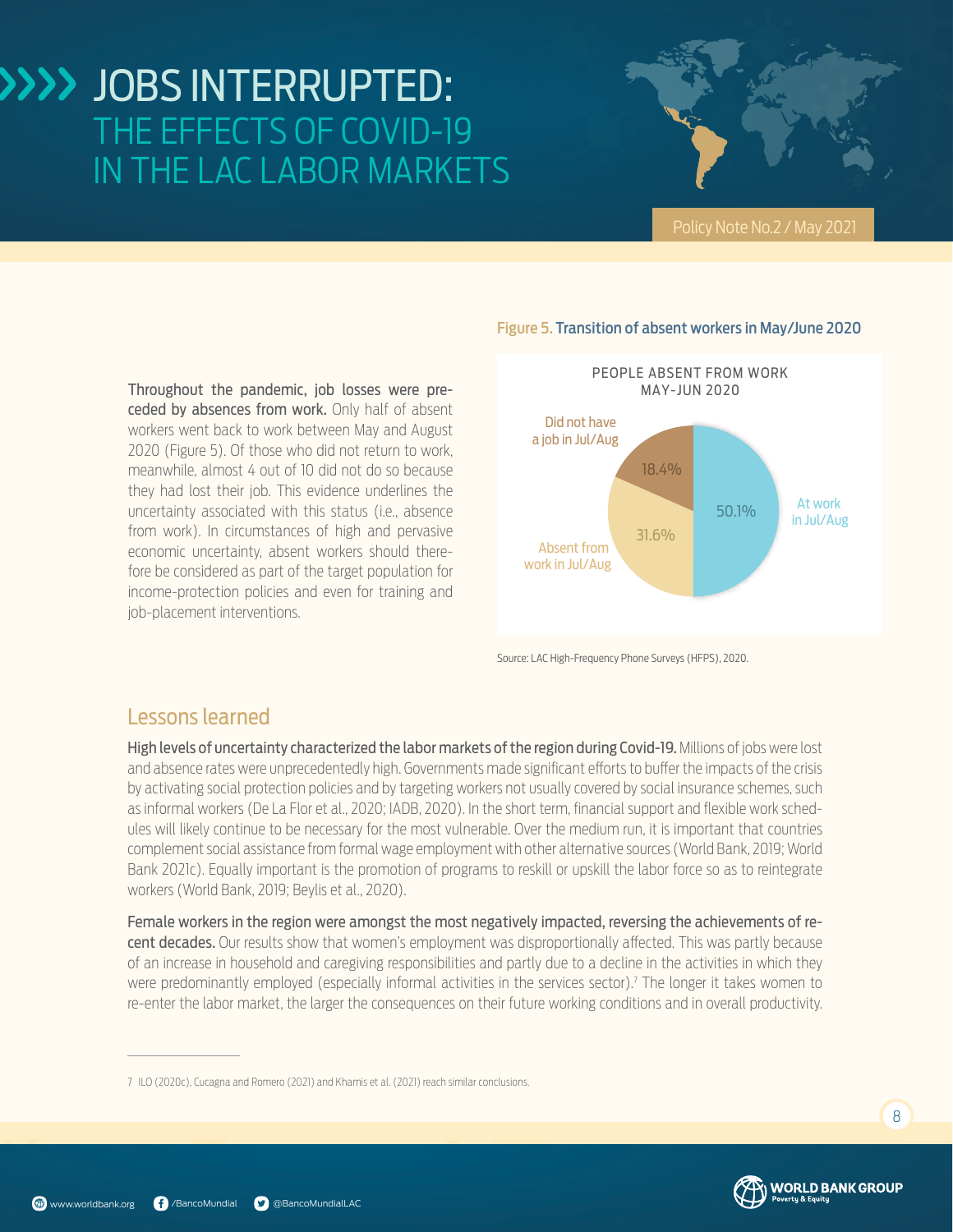

Their return can be accelerated by active labor market policies in the short run and by medium-term policies aimed at increasing access to care services for children and the elderly. Similarly, maintaining and improving teleworking (ideally, with flexible work schedules for both men and women) could play an important role in balancing professional and family responsibilities (ILO, 2020d).

After the initial impact of the pandemic on young workers, the slow recovery represents a challenge. At the same time, we observe that job losses were disproportionately high for under-25s. Because of the pronounced economic downturn and an expected slow recovery, there are fewer entry-level vacancies and fewer hires in general. Additionally, firms are more likely to re-hire or hire more experienced workers (ECLAC and ILO, 2020b). As with women, policies must actively support their placement and improve their employability to avoid affecting their employment and income trajectories in the future. Subsidies to reduce the cost of hiring young workers during the first stages of economic recovery have proven to be effective (ECLAC and ILO, 2020b).

The pandemic demonstrated the urgency to expand access to digital technologies and revealed the importance of digital skills. Our results show that connectivity and the possibility of teleworking protected some of the jobs in the region. Moreover, digital services and ecommerce have surged during the pandemic. However, more than half of the region's population cannot take advantage of the digital economy. Countries must promote digital skills among the workforce. Similarly, they must expand connectivity and increase affordable access to the internet by investing in infrastructure for digital transformation.

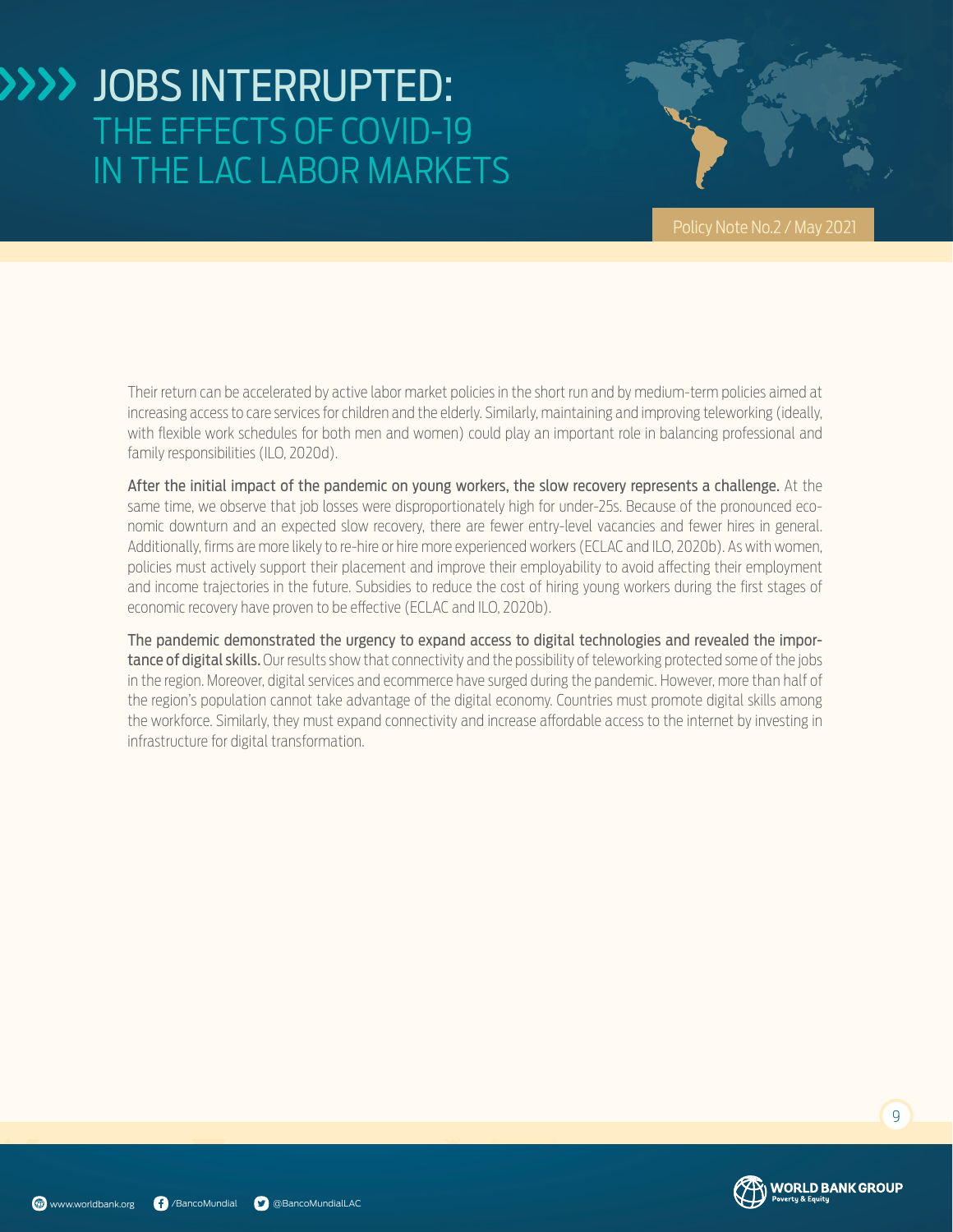

### References

- Beylis, G., Fattal-Jaef, R., Sinha, R., Morris, M. and A. R. Sebastian. 2020. *Going Viral: COVID-19 and the Accelerated Transformation of Jobs in Latin America and the Caribbean*. World Bank Latin American and Caribbean Studies. Washington, DC: World Bank. Available at: https://openknowledge. worldbank.org/handle/10986/34413. License: CC BY 3.0 IGO
- Cucagna, E. and J. Romero. 2021. *The Gendered Impacts of COVID-19 on Labor Markets in Latin America and the Caribbean*. World Bank, Washington, DC. Available at: https://openknowledge.worldbank.org /handle/10986/35191. License: CC BY 3.0 IGO.
- Cueva, R., Del Carpio, X. and H. Winkler. 2021. *The Impacts of COVID-19 on Informal Labor Markets: Evidence from Peru*. Mimeo.
- De La Flor, L., Mujica, I., Fontenez, M., Newhouse, D., Rodriguez Alas, C., Sabharwal, G. and M. Weber. 2021. *Taking Stock of COVID-19 Labor Policy Responses in Developing Countries*. Jobs Watch COVID-19. World Bank, Washington, DC. Available at: [https://openknowledge.worldbank.org/ handle/10986/35331.](https://openknowledge.worldbank.org/%20handle/10986/35331) License: CC BY 3.0 IGO.
- Delaporte, I. and W. Peña. 2020. *Working From Home Under COVID-19: Who Is Affected? Evidence From Latin American and Caribbean Countries*. GLO Discussion Paper, No. 528. Global Labor Organization (GLO), Essen. Available at: <http://hdl.handle.net/10419/216106>
- Economic Commission for Latin America and the Caribbean (ECLAC) and International Labour Organization (ILO). 2020. *Employment trends in an unprecedented crisis: policy challenges*. Employment Situation in Latin America and the Caribbean, No. 23 (LC/TS.2020/128). Santiago. Available at: [https://www.ilo.org/santiago/publicaciones/](https://www.ilo.org/santiago/publicaciones/coyuntura-laboral-am%C3%A9rica-latina-caribe/WCMS_760452/lang--en/index.htm) [coyuntura-laboral-am%C3%A9rica-latina-caribe/WCMS\\_760452/lang--en/index.htm](https://www.ilo.org/santiago/publicaciones/coyuntura-laboral-am%C3%A9rica-latina-caribe/WCMS_760452/lang--en/index.htm)
- Inter-American Development Bank. 2020. *Social Policies in Response to Coronavirus #2, Labor markets of Latin America and the Caribbean in the face of the impact of COVID-19*. Available at: [https://publications.iadb.org/publica](https://publications.iadb.org/publications/english/document/Labor-markets-of-Latin-America-and-the-Caribbean-in-The-Face-of-The-Impact-of-COVID-19.pdf)[tions/english/document/Labor-markets-of-Latin-America-and-the-Caribbean-in-The-Face-of-The-Impact-of-](https://publications.iadb.org/publications/english/document/Labor-markets-of-Latin-America-and-the-Caribbean-in-The-Face-of-The-Impact-of-COVID-19.pdf)[COVID-19.pdf](https://publications.iadb.org/publications/english/document/Labor-markets-of-Latin-America-and-the-Caribbean-in-The-Face-of-The-Impact-of-COVID-19.pdf)
- International Labour Organization (ILO). 2021. *ILO Monitor: COVID-19 and the world of work. Seventh edition*. 25 January 2021. Available at: https://www.ilo.org/global/topics/coronavirus/impacts-and-responses/WCMS\_767028/ lang--en/index.htm





<sup>-------------------------------. 2020 (</sup>a). *ILO Monitor: COVID-19 and the world of work. Sixth edition.* 23 September 2020. Available at: https://www.ilo.org/global/topics/coronavirus/impacts-and-responses/WCMS\_755910/lang- -en/index.htm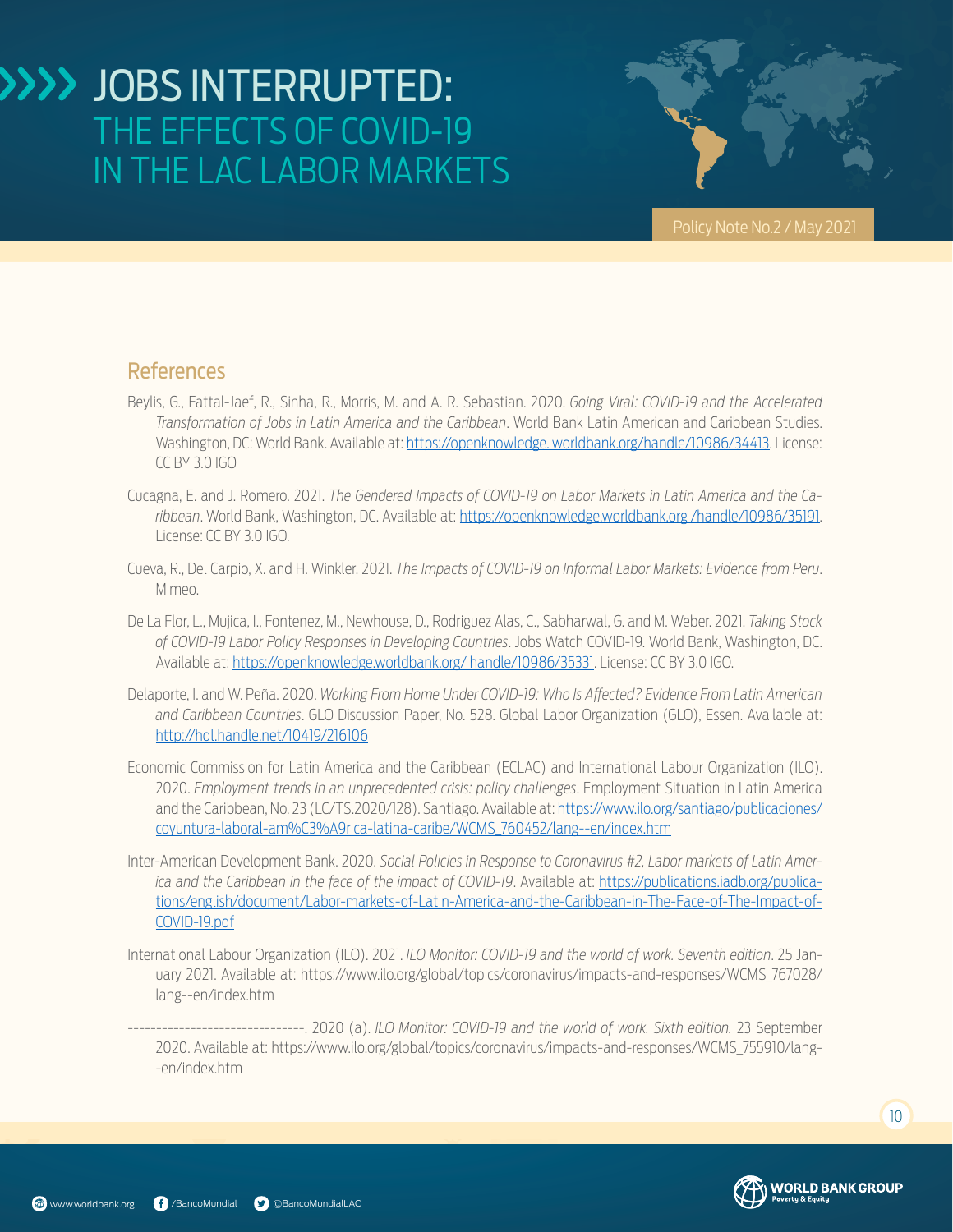

- -------------------------------. 2020 (b). *Monitoring labour markets amid lockdowns to contain the COVID-19 virus: Essential labour force survey content and treatment of special groups*. Technical Note, April 2020. Available at: [https://rtc-cea.cepal.org/sites/default/files/](https://rtc-cea.cepal.org/sites/default/files/rtc_connected/files/ILO-technical%20note-april-2020_0.pdf) [rtc\\_connected/files/ILO-technical%20note-april-2020\\_0.pdf](https://rtc-cea.cepal.org/sites/default/files/rtc_connected/files/ILO-technical%20note-april-2020_0.pdf)
- -------------------------------. 2020 (c). *Labour Overview for Latin America and the Caribbean [Executive Summary]*. ILO Regional Office for Latin America and the Caribbean. Available at: [https://www.ilo.org/lima/publicaciones/WCMS\\_764633/lang--en/index.htm](https://www.ilo.org/lima/publicaciones/WCMS_764633/lang--en/index.htm)
- -------------------------------. 2020 (d). The COVID-19 response: Getting gender equality right for a better future for women at work. ILO Policy Brief, May 2020. Available at: [https://www.ilo.org/global/topics/coronavirus/WCMS\\_744685/lang--en/index.htm](https://www.ilo.org/global/topics/coronavirus/WCMS_744685/lang--en/index.htm)
- Khamis, M., Prinz, D., Newhouse, D., Palacios-Lopez, A., Pape, U. and M. Weber. 2021. *The Early Labor Market Impacts of COVID-19 in Developing Countries: Evidence from High-Frequency Phone Surveys*. Jobs Working Paper; No. 58. World Bank, Washington, DC. Available at: https://openknowledge.worldbank.org/handle/10986/35044. License: CC BY 3.0 IGO
- World Bank. 2021 (a). *Global Economic Prospects. January 2021*. Washington, DC: World Bank. doi: 10.1596/978-1-4648-1612-3. License: Creative Commons Attribution CC BY 3.0 IGO.
- -------------------------------. 2021 (b). *LAC COVID-19 High-Frequency Phone Surveys 2020, Technical note*. Poverty and Equity Global Practice, LAC. Mimeo.
- -------------------------------. 2021 (c). *Lives or Livelihoods? The Costs of Staying Healthy*. Poverty and Equity Global Practice, LAC. Mimeo.
- -------------------------------. 2019. *World Development Report 2019: The Changing Nature of Work*. Washington, DC.: World Bank. doi: 10.1596/978-1-4648-1328-3. License: Creative Commons Attribution CC BY 3.0 IGO

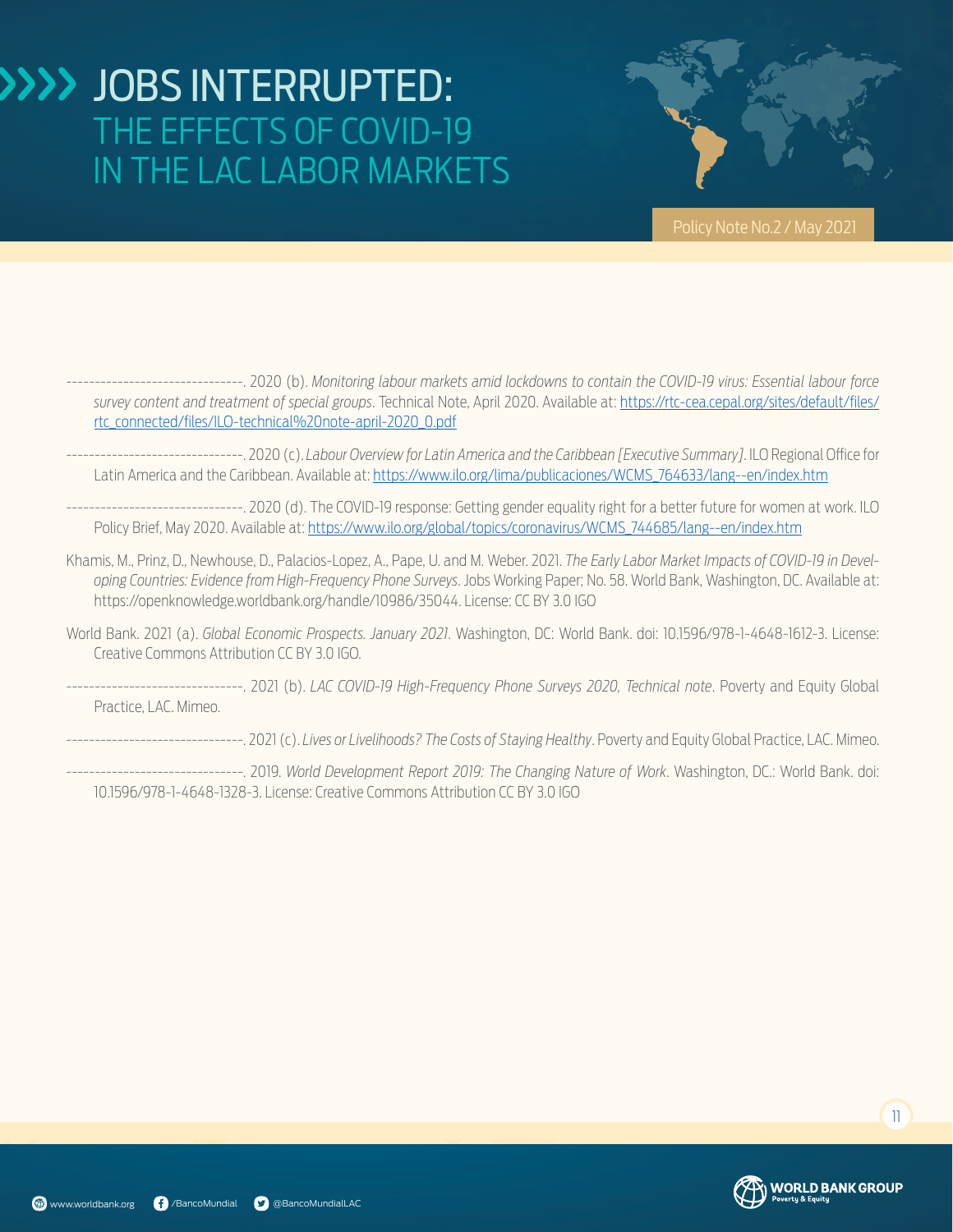#### Appendix Table 1: Logistic regression odds ratios for keeping employment between pre-pandemic and May/June 2020

| 1.4272<br>1.3946<br>1.4272<br>1.4278<br>$\ast$<br>$\ast$<br>$*$<br>1.4140<br>$*$<br>1.3933<br>$\ast$<br>Male<br>$\ast$<br>(0.2031)<br>(0.2006)<br>(0.2289)<br>(0.2312)<br>(0.2283)<br>(0.2371)<br>0.6854<br>$\ast\ast$<br>0.6712<br>0.6903<br>$***$<br>0.6455<br>***<br>0.6452<br>***<br>0.6343<br>***<br>$***$<br>Child<br>(0.0803)<br>(0.0828)<br>(0.0835)<br>(0.0855)<br>(0.0849)<br>(0.0914)<br>$\ast$<br>1.5378<br>$\ast$<br>1.6441<br>$*$<br>$***$<br>$\ast$<br>Male#Child<br>1.5193<br>$1.6638$ *<br>1.6982<br>1.6804<br>(0.2720)<br>(0.2789)<br>(0.3244)<br>(0.3333)<br>(0.3414)<br>(0.3423)<br>$***$<br>$***$<br>$***$<br>1.1621<br>$***$<br>***<br>$***$<br>1.1484<br>1.1438<br>1.1653<br>1.1629<br>1.1628<br>Age<br>(0.0263)<br>(0.0269)<br>(0.0298)<br>(0.0307)<br>(0.0307)<br>(0.0306)<br>$***$<br>$***$<br>$***$<br>0.9985<br>0.9986<br>0.9983<br>***<br>0.9984<br>$***$<br>0.9983<br>***<br>0.9983<br>Age <sup>2</sup><br>(0.0003)<br>(0.0003)<br>(0.0003)<br>(0.0003)<br>(0.0003)<br>(0.0003)<br>1.3919<br>$***$<br>1.3426<br>$\ast$<br>1.3085<br>1.2643<br>1.2603<br>1.2375<br>Edu_second<br>(0.1781)<br>(0.1777)<br>(0.1888)<br>(0.1898)<br>(0.1885)<br>(0.1864)<br>2.3590<br>$***$<br>2.2508<br>***<br>1.9751<br>***<br>1.8863<br>***<br>1.8667<br>***<br>2.0905<br>$***$<br>Edu_third<br>(0.3263)<br>(0.3234)<br>(0.3109)<br>(0.3057)<br>(0.3011)<br>(0.3492)<br>1.8839<br>$***$<br>$***$<br>1.7711<br>$***$<br>1.8300<br>1.7021<br>$***$<br>1.9005<br>1.8045<br>***<br>***<br>Internet<br>(0.2023)<br>(0.2071)<br>(0.2177)<br>(0.2266)<br>(0.2310)<br>(0.2247)<br>1.0708<br>3.9721<br>$***$<br>0.8419<br>3.8093<br>$***$<br>Wage_employee<br>(0.0960)<br>(0.0973)<br>(1.7734)<br>(1.9401)<br>$***$<br>0.7741<br>0.7366<br>$3.2501$ *<br>4.2411<br>Agriculture & mining<br>(0.1846)<br>(0.1862)<br>(1.7050)<br>(2.3428)<br>0.8577<br>0.8586<br>1.7811<br>2.1351<br>Manufacturing<br>(0.2073)<br>(0.2117)<br>(1.1350)<br>(1.4879)<br>0.4926<br>$*$<br>0.4653<br>$***$<br>2.1885<br>2.3011<br>Construction<br>(0.1422)<br>(0.1374)<br>(1.3125)<br>(1.4664)<br>0.8151<br>0.7823<br>$2.9061$ *<br>3.3690 *<br>Trade, transp. & comm.<br>(0.1423)<br>(0.1461)<br>(1.3546)<br>(1.6553)<br>Public admin. & utilities<br>0.9840<br>1.6683<br>1.7576<br>1.0087<br>(0.2690)<br>(0.2823)<br>(1.2489)<br>(1.2498)<br>**<br>0.6221<br>0.6153<br>$**$<br>3.2063<br>$\ast$<br>3.3241<br>$\ast$<br>Accom., food, other services<br>(0.1001)<br>(0.1043)<br>(1.5118)<br>(1.6395)<br>0.1874<br>$**$<br>0.1466<br>$***$<br>Wage#Agric<br>(0.1101)<br>(0.0891)<br>0.4652<br>0.3491<br>Wage#Manuf<br>(0.3200)<br>(0.2602)<br>0.1821<br>$0.1782$ *<br>Wage#Const<br>$\ast$<br>(0.1238)<br>(0.1266)<br>$0.2185$ **<br>$0.2502$ **<br>Wage#Trade<br>(0.1252)<br>(0.1144)<br>0.5646<br>0.4920<br>Wage#PublicAdmin<br>(0.4541)<br>(0.3786)<br>0.1573<br>$***$<br>$***$<br>0.1547<br>Wage#ServicesOther<br>(0.0786)<br>(0.0804)<br>0.0434<br>0.0178<br>0.1091<br>$***$<br>0.1148<br>$***$<br>0.1381<br>$***$<br>$0.1752$ **<br>$***$<br>$***$<br>_cons<br>(0.0509)<br>(0.1008)<br>(0.0552)<br>(0.0754)<br>(0.0304)<br>(0.0131)<br>Country-level fixed effects<br>No<br>Yes<br>No<br>No<br>No<br>No<br>8303<br>8088<br>9615<br>9400<br>8088<br>8088<br>N<br>Chi <sup>2</sup><br>221.9727<br>210.2265<br>188.1927<br>175.5991<br>191.1116<br>296.9252<br>0.0000<br>0.0000<br>0.0000<br>0.0000<br>0.0000<br>0.0000<br>р | Pr(keep_job)          | (1)    | (2)    | (3)    | (4)    | (5)    | (6)    |  |
|---------------------------------------------------------------------------------------------------------------------------------------------------------------------------------------------------------------------------------------------------------------------------------------------------------------------------------------------------------------------------------------------------------------------------------------------------------------------------------------------------------------------------------------------------------------------------------------------------------------------------------------------------------------------------------------------------------------------------------------------------------------------------------------------------------------------------------------------------------------------------------------------------------------------------------------------------------------------------------------------------------------------------------------------------------------------------------------------------------------------------------------------------------------------------------------------------------------------------------------------------------------------------------------------------------------------------------------------------------------------------------------------------------------------------------------------------------------------------------------------------------------------------------------------------------------------------------------------------------------------------------------------------------------------------------------------------------------------------------------------------------------------------------------------------------------------------------------------------------------------------------------------------------------------------------------------------------------------------------------------------------------------------------------------------------------------------------------------------------------------------------------------------------------------------------------------------------------------------------------------------------------------------------------------------------------------------------------------------------------------------------------------------------------------------------------------------------------------------------------------------------------------------------------------------------------------------------------------------------------------------------------------------------------------------------------------------------------------------------------------------------------------------------------------------------------------------------------------------------------------------------------------------------------------------------------------------------------------------------------------------------------------------------------------------------------------------------------------------------------------------------------------------------------------------------------------------------------------------------------------------------------------------------------------------------------------------------------------------------------------------------------------------------------|-----------------------|--------|--------|--------|--------|--------|--------|--|
|                                                                                                                                                                                                                                                                                                                                                                                                                                                                                                                                                                                                                                                                                                                                                                                                                                                                                                                                                                                                                                                                                                                                                                                                                                                                                                                                                                                                                                                                                                                                                                                                                                                                                                                                                                                                                                                                                                                                                                                                                                                                                                                                                                                                                                                                                                                                                                                                                                                                                                                                                                                                                                                                                                                                                                                                                                                                                                                                                                                                                                                                                                                                                                                                                                                                                                                                                                                                               |                       |        |        |        |        |        |        |  |
|                                                                                                                                                                                                                                                                                                                                                                                                                                                                                                                                                                                                                                                                                                                                                                                                                                                                                                                                                                                                                                                                                                                                                                                                                                                                                                                                                                                                                                                                                                                                                                                                                                                                                                                                                                                                                                                                                                                                                                                                                                                                                                                                                                                                                                                                                                                                                                                                                                                                                                                                                                                                                                                                                                                                                                                                                                                                                                                                                                                                                                                                                                                                                                                                                                                                                                                                                                                                               |                       |        |        |        |        |        |        |  |
|                                                                                                                                                                                                                                                                                                                                                                                                                                                                                                                                                                                                                                                                                                                                                                                                                                                                                                                                                                                                                                                                                                                                                                                                                                                                                                                                                                                                                                                                                                                                                                                                                                                                                                                                                                                                                                                                                                                                                                                                                                                                                                                                                                                                                                                                                                                                                                                                                                                                                                                                                                                                                                                                                                                                                                                                                                                                                                                                                                                                                                                                                                                                                                                                                                                                                                                                                                                                               |                       |        |        |        |        |        |        |  |
|                                                                                                                                                                                                                                                                                                                                                                                                                                                                                                                                                                                                                                                                                                                                                                                                                                                                                                                                                                                                                                                                                                                                                                                                                                                                                                                                                                                                                                                                                                                                                                                                                                                                                                                                                                                                                                                                                                                                                                                                                                                                                                                                                                                                                                                                                                                                                                                                                                                                                                                                                                                                                                                                                                                                                                                                                                                                                                                                                                                                                                                                                                                                                                                                                                                                                                                                                                                                               |                       |        |        |        |        |        |        |  |
|                                                                                                                                                                                                                                                                                                                                                                                                                                                                                                                                                                                                                                                                                                                                                                                                                                                                                                                                                                                                                                                                                                                                                                                                                                                                                                                                                                                                                                                                                                                                                                                                                                                                                                                                                                                                                                                                                                                                                                                                                                                                                                                                                                                                                                                                                                                                                                                                                                                                                                                                                                                                                                                                                                                                                                                                                                                                                                                                                                                                                                                                                                                                                                                                                                                                                                                                                                                                               |                       |        |        |        |        |        |        |  |
|                                                                                                                                                                                                                                                                                                                                                                                                                                                                                                                                                                                                                                                                                                                                                                                                                                                                                                                                                                                                                                                                                                                                                                                                                                                                                                                                                                                                                                                                                                                                                                                                                                                                                                                                                                                                                                                                                                                                                                                                                                                                                                                                                                                                                                                                                                                                                                                                                                                                                                                                                                                                                                                                                                                                                                                                                                                                                                                                                                                                                                                                                                                                                                                                                                                                                                                                                                                                               |                       |        |        |        |        |        |        |  |
|                                                                                                                                                                                                                                                                                                                                                                                                                                                                                                                                                                                                                                                                                                                                                                                                                                                                                                                                                                                                                                                                                                                                                                                                                                                                                                                                                                                                                                                                                                                                                                                                                                                                                                                                                                                                                                                                                                                                                                                                                                                                                                                                                                                                                                                                                                                                                                                                                                                                                                                                                                                                                                                                                                                                                                                                                                                                                                                                                                                                                                                                                                                                                                                                                                                                                                                                                                                                               |                       |        |        |        |        |        |        |  |
|                                                                                                                                                                                                                                                                                                                                                                                                                                                                                                                                                                                                                                                                                                                                                                                                                                                                                                                                                                                                                                                                                                                                                                                                                                                                                                                                                                                                                                                                                                                                                                                                                                                                                                                                                                                                                                                                                                                                                                                                                                                                                                                                                                                                                                                                                                                                                                                                                                                                                                                                                                                                                                                                                                                                                                                                                                                                                                                                                                                                                                                                                                                                                                                                                                                                                                                                                                                                               |                       |        |        |        |        |        |        |  |
|                                                                                                                                                                                                                                                                                                                                                                                                                                                                                                                                                                                                                                                                                                                                                                                                                                                                                                                                                                                                                                                                                                                                                                                                                                                                                                                                                                                                                                                                                                                                                                                                                                                                                                                                                                                                                                                                                                                                                                                                                                                                                                                                                                                                                                                                                                                                                                                                                                                                                                                                                                                                                                                                                                                                                                                                                                                                                                                                                                                                                                                                                                                                                                                                                                                                                                                                                                                                               |                       |        |        |        |        |        |        |  |
|                                                                                                                                                                                                                                                                                                                                                                                                                                                                                                                                                                                                                                                                                                                                                                                                                                                                                                                                                                                                                                                                                                                                                                                                                                                                                                                                                                                                                                                                                                                                                                                                                                                                                                                                                                                                                                                                                                                                                                                                                                                                                                                                                                                                                                                                                                                                                                                                                                                                                                                                                                                                                                                                                                                                                                                                                                                                                                                                                                                                                                                                                                                                                                                                                                                                                                                                                                                                               |                       |        |        |        |        |        |        |  |
|                                                                                                                                                                                                                                                                                                                                                                                                                                                                                                                                                                                                                                                                                                                                                                                                                                                                                                                                                                                                                                                                                                                                                                                                                                                                                                                                                                                                                                                                                                                                                                                                                                                                                                                                                                                                                                                                                                                                                                                                                                                                                                                                                                                                                                                                                                                                                                                                                                                                                                                                                                                                                                                                                                                                                                                                                                                                                                                                                                                                                                                                                                                                                                                                                                                                                                                                                                                                               |                       |        |        |        |        |        |        |  |
|                                                                                                                                                                                                                                                                                                                                                                                                                                                                                                                                                                                                                                                                                                                                                                                                                                                                                                                                                                                                                                                                                                                                                                                                                                                                                                                                                                                                                                                                                                                                                                                                                                                                                                                                                                                                                                                                                                                                                                                                                                                                                                                                                                                                                                                                                                                                                                                                                                                                                                                                                                                                                                                                                                                                                                                                                                                                                                                                                                                                                                                                                                                                                                                                                                                                                                                                                                                                               |                       |        |        |        |        |        |        |  |
|                                                                                                                                                                                                                                                                                                                                                                                                                                                                                                                                                                                                                                                                                                                                                                                                                                                                                                                                                                                                                                                                                                                                                                                                                                                                                                                                                                                                                                                                                                                                                                                                                                                                                                                                                                                                                                                                                                                                                                                                                                                                                                                                                                                                                                                                                                                                                                                                                                                                                                                                                                                                                                                                                                                                                                                                                                                                                                                                                                                                                                                                                                                                                                                                                                                                                                                                                                                                               |                       |        |        |        |        |        |        |  |
|                                                                                                                                                                                                                                                                                                                                                                                                                                                                                                                                                                                                                                                                                                                                                                                                                                                                                                                                                                                                                                                                                                                                                                                                                                                                                                                                                                                                                                                                                                                                                                                                                                                                                                                                                                                                                                                                                                                                                                                                                                                                                                                                                                                                                                                                                                                                                                                                                                                                                                                                                                                                                                                                                                                                                                                                                                                                                                                                                                                                                                                                                                                                                                                                                                                                                                                                                                                                               |                       |        |        |        |        |        |        |  |
|                                                                                                                                                                                                                                                                                                                                                                                                                                                                                                                                                                                                                                                                                                                                                                                                                                                                                                                                                                                                                                                                                                                                                                                                                                                                                                                                                                                                                                                                                                                                                                                                                                                                                                                                                                                                                                                                                                                                                                                                                                                                                                                                                                                                                                                                                                                                                                                                                                                                                                                                                                                                                                                                                                                                                                                                                                                                                                                                                                                                                                                                                                                                                                                                                                                                                                                                                                                                               |                       |        |        |        |        |        |        |  |
|                                                                                                                                                                                                                                                                                                                                                                                                                                                                                                                                                                                                                                                                                                                                                                                                                                                                                                                                                                                                                                                                                                                                                                                                                                                                                                                                                                                                                                                                                                                                                                                                                                                                                                                                                                                                                                                                                                                                                                                                                                                                                                                                                                                                                                                                                                                                                                                                                                                                                                                                                                                                                                                                                                                                                                                                                                                                                                                                                                                                                                                                                                                                                                                                                                                                                                                                                                                                               |                       |        |        |        |        |        |        |  |
|                                                                                                                                                                                                                                                                                                                                                                                                                                                                                                                                                                                                                                                                                                                                                                                                                                                                                                                                                                                                                                                                                                                                                                                                                                                                                                                                                                                                                                                                                                                                                                                                                                                                                                                                                                                                                                                                                                                                                                                                                                                                                                                                                                                                                                                                                                                                                                                                                                                                                                                                                                                                                                                                                                                                                                                                                                                                                                                                                                                                                                                                                                                                                                                                                                                                                                                                                                                                               |                       |        |        |        |        |        |        |  |
|                                                                                                                                                                                                                                                                                                                                                                                                                                                                                                                                                                                                                                                                                                                                                                                                                                                                                                                                                                                                                                                                                                                                                                                                                                                                                                                                                                                                                                                                                                                                                                                                                                                                                                                                                                                                                                                                                                                                                                                                                                                                                                                                                                                                                                                                                                                                                                                                                                                                                                                                                                                                                                                                                                                                                                                                                                                                                                                                                                                                                                                                                                                                                                                                                                                                                                                                                                                                               |                       |        |        |        |        |        |        |  |
|                                                                                                                                                                                                                                                                                                                                                                                                                                                                                                                                                                                                                                                                                                                                                                                                                                                                                                                                                                                                                                                                                                                                                                                                                                                                                                                                                                                                                                                                                                                                                                                                                                                                                                                                                                                                                                                                                                                                                                                                                                                                                                                                                                                                                                                                                                                                                                                                                                                                                                                                                                                                                                                                                                                                                                                                                                                                                                                                                                                                                                                                                                                                                                                                                                                                                                                                                                                                               |                       |        |        |        |        |        |        |  |
|                                                                                                                                                                                                                                                                                                                                                                                                                                                                                                                                                                                                                                                                                                                                                                                                                                                                                                                                                                                                                                                                                                                                                                                                                                                                                                                                                                                                                                                                                                                                                                                                                                                                                                                                                                                                                                                                                                                                                                                                                                                                                                                                                                                                                                                                                                                                                                                                                                                                                                                                                                                                                                                                                                                                                                                                                                                                                                                                                                                                                                                                                                                                                                                                                                                                                                                                                                                                               |                       |        |        |        |        |        |        |  |
|                                                                                                                                                                                                                                                                                                                                                                                                                                                                                                                                                                                                                                                                                                                                                                                                                                                                                                                                                                                                                                                                                                                                                                                                                                                                                                                                                                                                                                                                                                                                                                                                                                                                                                                                                                                                                                                                                                                                                                                                                                                                                                                                                                                                                                                                                                                                                                                                                                                                                                                                                                                                                                                                                                                                                                                                                                                                                                                                                                                                                                                                                                                                                                                                                                                                                                                                                                                                               |                       |        |        |        |        |        |        |  |
|                                                                                                                                                                                                                                                                                                                                                                                                                                                                                                                                                                                                                                                                                                                                                                                                                                                                                                                                                                                                                                                                                                                                                                                                                                                                                                                                                                                                                                                                                                                                                                                                                                                                                                                                                                                                                                                                                                                                                                                                                                                                                                                                                                                                                                                                                                                                                                                                                                                                                                                                                                                                                                                                                                                                                                                                                                                                                                                                                                                                                                                                                                                                                                                                                                                                                                                                                                                                               |                       |        |        |        |        |        |        |  |
|                                                                                                                                                                                                                                                                                                                                                                                                                                                                                                                                                                                                                                                                                                                                                                                                                                                                                                                                                                                                                                                                                                                                                                                                                                                                                                                                                                                                                                                                                                                                                                                                                                                                                                                                                                                                                                                                                                                                                                                                                                                                                                                                                                                                                                                                                                                                                                                                                                                                                                                                                                                                                                                                                                                                                                                                                                                                                                                                                                                                                                                                                                                                                                                                                                                                                                                                                                                                               |                       |        |        |        |        |        |        |  |
|                                                                                                                                                                                                                                                                                                                                                                                                                                                                                                                                                                                                                                                                                                                                                                                                                                                                                                                                                                                                                                                                                                                                                                                                                                                                                                                                                                                                                                                                                                                                                                                                                                                                                                                                                                                                                                                                                                                                                                                                                                                                                                                                                                                                                                                                                                                                                                                                                                                                                                                                                                                                                                                                                                                                                                                                                                                                                                                                                                                                                                                                                                                                                                                                                                                                                                                                                                                                               |                       |        |        |        |        |        |        |  |
|                                                                                                                                                                                                                                                                                                                                                                                                                                                                                                                                                                                                                                                                                                                                                                                                                                                                                                                                                                                                                                                                                                                                                                                                                                                                                                                                                                                                                                                                                                                                                                                                                                                                                                                                                                                                                                                                                                                                                                                                                                                                                                                                                                                                                                                                                                                                                                                                                                                                                                                                                                                                                                                                                                                                                                                                                                                                                                                                                                                                                                                                                                                                                                                                                                                                                                                                                                                                               |                       |        |        |        |        |        |        |  |
|                                                                                                                                                                                                                                                                                                                                                                                                                                                                                                                                                                                                                                                                                                                                                                                                                                                                                                                                                                                                                                                                                                                                                                                                                                                                                                                                                                                                                                                                                                                                                                                                                                                                                                                                                                                                                                                                                                                                                                                                                                                                                                                                                                                                                                                                                                                                                                                                                                                                                                                                                                                                                                                                                                                                                                                                                                                                                                                                                                                                                                                                                                                                                                                                                                                                                                                                                                                                               |                       |        |        |        |        |        |        |  |
|                                                                                                                                                                                                                                                                                                                                                                                                                                                                                                                                                                                                                                                                                                                                                                                                                                                                                                                                                                                                                                                                                                                                                                                                                                                                                                                                                                                                                                                                                                                                                                                                                                                                                                                                                                                                                                                                                                                                                                                                                                                                                                                                                                                                                                                                                                                                                                                                                                                                                                                                                                                                                                                                                                                                                                                                                                                                                                                                                                                                                                                                                                                                                                                                                                                                                                                                                                                                               |                       |        |        |        |        |        |        |  |
|                                                                                                                                                                                                                                                                                                                                                                                                                                                                                                                                                                                                                                                                                                                                                                                                                                                                                                                                                                                                                                                                                                                                                                                                                                                                                                                                                                                                                                                                                                                                                                                                                                                                                                                                                                                                                                                                                                                                                                                                                                                                                                                                                                                                                                                                                                                                                                                                                                                                                                                                                                                                                                                                                                                                                                                                                                                                                                                                                                                                                                                                                                                                                                                                                                                                                                                                                                                                               |                       |        |        |        |        |        |        |  |
|                                                                                                                                                                                                                                                                                                                                                                                                                                                                                                                                                                                                                                                                                                                                                                                                                                                                                                                                                                                                                                                                                                                                                                                                                                                                                                                                                                                                                                                                                                                                                                                                                                                                                                                                                                                                                                                                                                                                                                                                                                                                                                                                                                                                                                                                                                                                                                                                                                                                                                                                                                                                                                                                                                                                                                                                                                                                                                                                                                                                                                                                                                                                                                                                                                                                                                                                                                                                               |                       |        |        |        |        |        |        |  |
|                                                                                                                                                                                                                                                                                                                                                                                                                                                                                                                                                                                                                                                                                                                                                                                                                                                                                                                                                                                                                                                                                                                                                                                                                                                                                                                                                                                                                                                                                                                                                                                                                                                                                                                                                                                                                                                                                                                                                                                                                                                                                                                                                                                                                                                                                                                                                                                                                                                                                                                                                                                                                                                                                                                                                                                                                                                                                                                                                                                                                                                                                                                                                                                                                                                                                                                                                                                                               |                       |        |        |        |        |        |        |  |
|                                                                                                                                                                                                                                                                                                                                                                                                                                                                                                                                                                                                                                                                                                                                                                                                                                                                                                                                                                                                                                                                                                                                                                                                                                                                                                                                                                                                                                                                                                                                                                                                                                                                                                                                                                                                                                                                                                                                                                                                                                                                                                                                                                                                                                                                                                                                                                                                                                                                                                                                                                                                                                                                                                                                                                                                                                                                                                                                                                                                                                                                                                                                                                                                                                                                                                                                                                                                               |                       |        |        |        |        |        |        |  |
|                                                                                                                                                                                                                                                                                                                                                                                                                                                                                                                                                                                                                                                                                                                                                                                                                                                                                                                                                                                                                                                                                                                                                                                                                                                                                                                                                                                                                                                                                                                                                                                                                                                                                                                                                                                                                                                                                                                                                                                                                                                                                                                                                                                                                                                                                                                                                                                                                                                                                                                                                                                                                                                                                                                                                                                                                                                                                                                                                                                                                                                                                                                                                                                                                                                                                                                                                                                                               |                       |        |        |        |        |        |        |  |
|                                                                                                                                                                                                                                                                                                                                                                                                                                                                                                                                                                                                                                                                                                                                                                                                                                                                                                                                                                                                                                                                                                                                                                                                                                                                                                                                                                                                                                                                                                                                                                                                                                                                                                                                                                                                                                                                                                                                                                                                                                                                                                                                                                                                                                                                                                                                                                                                                                                                                                                                                                                                                                                                                                                                                                                                                                                                                                                                                                                                                                                                                                                                                                                                                                                                                                                                                                                                               |                       |        |        |        |        |        |        |  |
|                                                                                                                                                                                                                                                                                                                                                                                                                                                                                                                                                                                                                                                                                                                                                                                                                                                                                                                                                                                                                                                                                                                                                                                                                                                                                                                                                                                                                                                                                                                                                                                                                                                                                                                                                                                                                                                                                                                                                                                                                                                                                                                                                                                                                                                                                                                                                                                                                                                                                                                                                                                                                                                                                                                                                                                                                                                                                                                                                                                                                                                                                                                                                                                                                                                                                                                                                                                                               |                       |        |        |        |        |        |        |  |
|                                                                                                                                                                                                                                                                                                                                                                                                                                                                                                                                                                                                                                                                                                                                                                                                                                                                                                                                                                                                                                                                                                                                                                                                                                                                                                                                                                                                                                                                                                                                                                                                                                                                                                                                                                                                                                                                                                                                                                                                                                                                                                                                                                                                                                                                                                                                                                                                                                                                                                                                                                                                                                                                                                                                                                                                                                                                                                                                                                                                                                                                                                                                                                                                                                                                                                                                                                                                               |                       |        |        |        |        |        |        |  |
|                                                                                                                                                                                                                                                                                                                                                                                                                                                                                                                                                                                                                                                                                                                                                                                                                                                                                                                                                                                                                                                                                                                                                                                                                                                                                                                                                                                                                                                                                                                                                                                                                                                                                                                                                                                                                                                                                                                                                                                                                                                                                                                                                                                                                                                                                                                                                                                                                                                                                                                                                                                                                                                                                                                                                                                                                                                                                                                                                                                                                                                                                                                                                                                                                                                                                                                                                                                                               |                       |        |        |        |        |        |        |  |
|                                                                                                                                                                                                                                                                                                                                                                                                                                                                                                                                                                                                                                                                                                                                                                                                                                                                                                                                                                                                                                                                                                                                                                                                                                                                                                                                                                                                                                                                                                                                                                                                                                                                                                                                                                                                                                                                                                                                                                                                                                                                                                                                                                                                                                                                                                                                                                                                                                                                                                                                                                                                                                                                                                                                                                                                                                                                                                                                                                                                                                                                                                                                                                                                                                                                                                                                                                                                               |                       |        |        |        |        |        |        |  |
|                                                                                                                                                                                                                                                                                                                                                                                                                                                                                                                                                                                                                                                                                                                                                                                                                                                                                                                                                                                                                                                                                                                                                                                                                                                                                                                                                                                                                                                                                                                                                                                                                                                                                                                                                                                                                                                                                                                                                                                                                                                                                                                                                                                                                                                                                                                                                                                                                                                                                                                                                                                                                                                                                                                                                                                                                                                                                                                                                                                                                                                                                                                                                                                                                                                                                                                                                                                                               |                       |        |        |        |        |        |        |  |
|                                                                                                                                                                                                                                                                                                                                                                                                                                                                                                                                                                                                                                                                                                                                                                                                                                                                                                                                                                                                                                                                                                                                                                                                                                                                                                                                                                                                                                                                                                                                                                                                                                                                                                                                                                                                                                                                                                                                                                                                                                                                                                                                                                                                                                                                                                                                                                                                                                                                                                                                                                                                                                                                                                                                                                                                                                                                                                                                                                                                                                                                                                                                                                                                                                                                                                                                                                                                               |                       |        |        |        |        |        |        |  |
|                                                                                                                                                                                                                                                                                                                                                                                                                                                                                                                                                                                                                                                                                                                                                                                                                                                                                                                                                                                                                                                                                                                                                                                                                                                                                                                                                                                                                                                                                                                                                                                                                                                                                                                                                                                                                                                                                                                                                                                                                                                                                                                                                                                                                                                                                                                                                                                                                                                                                                                                                                                                                                                                                                                                                                                                                                                                                                                                                                                                                                                                                                                                                                                                                                                                                                                                                                                                               |                       |        |        |        |        |        |        |  |
|                                                                                                                                                                                                                                                                                                                                                                                                                                                                                                                                                                                                                                                                                                                                                                                                                                                                                                                                                                                                                                                                                                                                                                                                                                                                                                                                                                                                                                                                                                                                                                                                                                                                                                                                                                                                                                                                                                                                                                                                                                                                                                                                                                                                                                                                                                                                                                                                                                                                                                                                                                                                                                                                                                                                                                                                                                                                                                                                                                                                                                                                                                                                                                                                                                                                                                                                                                                                               |                       |        |        |        |        |        |        |  |
|                                                                                                                                                                                                                                                                                                                                                                                                                                                                                                                                                                                                                                                                                                                                                                                                                                                                                                                                                                                                                                                                                                                                                                                                                                                                                                                                                                                                                                                                                                                                                                                                                                                                                                                                                                                                                                                                                                                                                                                                                                                                                                                                                                                                                                                                                                                                                                                                                                                                                                                                                                                                                                                                                                                                                                                                                                                                                                                                                                                                                                                                                                                                                                                                                                                                                                                                                                                                               |                       |        |        |        |        |        |        |  |
|                                                                                                                                                                                                                                                                                                                                                                                                                                                                                                                                                                                                                                                                                                                                                                                                                                                                                                                                                                                                                                                                                                                                                                                                                                                                                                                                                                                                                                                                                                                                                                                                                                                                                                                                                                                                                                                                                                                                                                                                                                                                                                                                                                                                                                                                                                                                                                                                                                                                                                                                                                                                                                                                                                                                                                                                                                                                                                                                                                                                                                                                                                                                                                                                                                                                                                                                                                                                               |                       |        |        |        |        |        |        |  |
|                                                                                                                                                                                                                                                                                                                                                                                                                                                                                                                                                                                                                                                                                                                                                                                                                                                                                                                                                                                                                                                                                                                                                                                                                                                                                                                                                                                                                                                                                                                                                                                                                                                                                                                                                                                                                                                                                                                                                                                                                                                                                                                                                                                                                                                                                                                                                                                                                                                                                                                                                                                                                                                                                                                                                                                                                                                                                                                                                                                                                                                                                                                                                                                                                                                                                                                                                                                                               |                       |        |        |        |        |        |        |  |
|                                                                                                                                                                                                                                                                                                                                                                                                                                                                                                                                                                                                                                                                                                                                                                                                                                                                                                                                                                                                                                                                                                                                                                                                                                                                                                                                                                                                                                                                                                                                                                                                                                                                                                                                                                                                                                                                                                                                                                                                                                                                                                                                                                                                                                                                                                                                                                                                                                                                                                                                                                                                                                                                                                                                                                                                                                                                                                                                                                                                                                                                                                                                                                                                                                                                                                                                                                                                               |                       |        |        |        |        |        |        |  |
|                                                                                                                                                                                                                                                                                                                                                                                                                                                                                                                                                                                                                                                                                                                                                                                                                                                                                                                                                                                                                                                                                                                                                                                                                                                                                                                                                                                                                                                                                                                                                                                                                                                                                                                                                                                                                                                                                                                                                                                                                                                                                                                                                                                                                                                                                                                                                                                                                                                                                                                                                                                                                                                                                                                                                                                                                                                                                                                                                                                                                                                                                                                                                                                                                                                                                                                                                                                                               |                       |        |        |        |        |        |        |  |
|                                                                                                                                                                                                                                                                                                                                                                                                                                                                                                                                                                                                                                                                                                                                                                                                                                                                                                                                                                                                                                                                                                                                                                                                                                                                                                                                                                                                                                                                                                                                                                                                                                                                                                                                                                                                                                                                                                                                                                                                                                                                                                                                                                                                                                                                                                                                                                                                                                                                                                                                                                                                                                                                                                                                                                                                                                                                                                                                                                                                                                                                                                                                                                                                                                                                                                                                                                                                               |                       |        |        |        |        |        |        |  |
|                                                                                                                                                                                                                                                                                                                                                                                                                                                                                                                                                                                                                                                                                                                                                                                                                                                                                                                                                                                                                                                                                                                                                                                                                                                                                                                                                                                                                                                                                                                                                                                                                                                                                                                                                                                                                                                                                                                                                                                                                                                                                                                                                                                                                                                                                                                                                                                                                                                                                                                                                                                                                                                                                                                                                                                                                                                                                                                                                                                                                                                                                                                                                                                                                                                                                                                                                                                                               |                       |        |        |        |        |        |        |  |
|                                                                                                                                                                                                                                                                                                                                                                                                                                                                                                                                                                                                                                                                                                                                                                                                                                                                                                                                                                                                                                                                                                                                                                                                                                                                                                                                                                                                                                                                                                                                                                                                                                                                                                                                                                                                                                                                                                                                                                                                                                                                                                                                                                                                                                                                                                                                                                                                                                                                                                                                                                                                                                                                                                                                                                                                                                                                                                                                                                                                                                                                                                                                                                                                                                                                                                                                                                                                               | Pseudo R <sup>2</sup> | 0.0595 | 0.0577 | 0.0642 | 0.0625 | 0.0674 | 0.0963 |  |

Exponentiated coefficients; Standard errors in parentheses. \* p<0.05 \*\* p<0.01 \*\*\* p<0.001